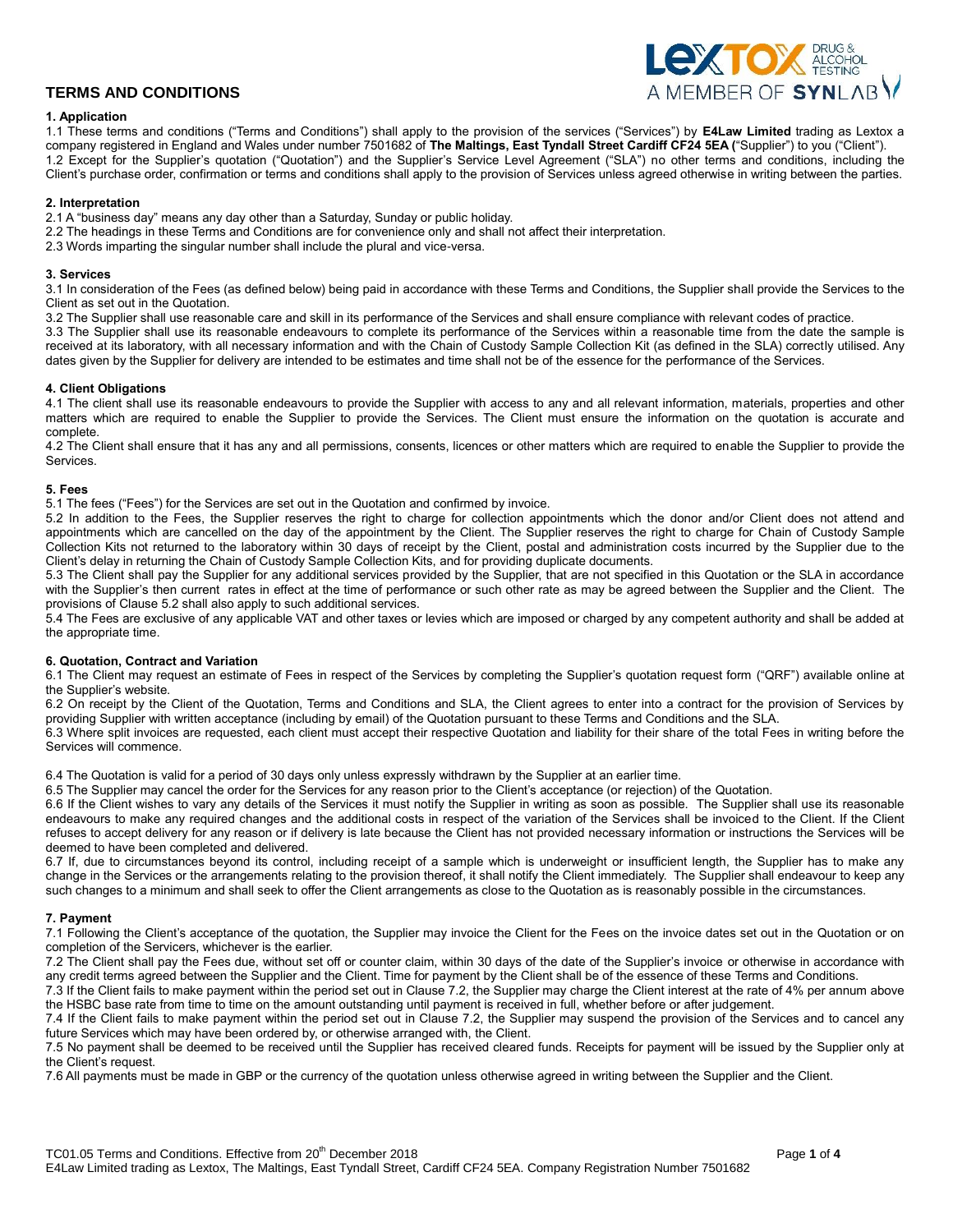

## **8. Sub-Contracting**

8.1 The Supplier shall be free to sub-contract the provision of the Services (or any part thereof) and Client agrees that any consent, authorisations and licenses given to the Supplier shall apply to such sub-contractor.

8.2 Where the Supplier sub-contracts the provision of the Services or any part thereof it shall ensure that any and all sub-contractors are reasonably skilled in the relevant practices and shall not pass any additional charges that may be incurred through the Supplier's use of such sub-contractors on to the Client. 8.3 Where the provision of Services or any part thereof is supplied by an authorised sub-contractor that provision will be undertaken under the conditions of the sub-contractors own SLA.

## **9. Termination**

9.1 Either party may terminate the provision of the Services immediately if:

(a) the other party commits a material breach of its obligations under these Terms and Conditions and (if such a breach is remediable) fails to remedy that breach within 30 days of that party being notified in writing of the breach;;

(b) the other party suspends, or threatens to suspend, payment of its debts or is unable to pay its debts as they fall due or admits inability to pay its debts or (being a company) is deemed unable to pay its debts within the meaning of section 123 of the Insolvency Act 1986 or (being an individual) is deemed either unable to pay its debts or as having no reasonable prospect of so doing, in either case, within the meaning of section 268 of the Insolvency Act 1986 or (being a partnership) has any partner to whom any of the foregoing apply

(c) the Client is or becomes the subject of a bankruptcy order or takes advantage of any other statutory provision for the relief of insolvent debtors;

(d) the other party commences negotiations with all or any class of its creditors with a view to rescheduling any of its debts, or makes a proposal for or enters into any compromise or arrangement with its creditors;

(e) the other party convenes any meeting of its creditors, enters into voluntary or compulsory liquidation, has a receiver, manager, administrator or administrative receiver appointed in respect of its assets or undertakings or any part thereof;

(f) any documents are filed with the court for the appointment of an administrator in respect of the other party;

(g) notice of intention to appoint an administrator is given by the other party or any of its directors or by a qualifying floating charge holder or a resolution is passed or petition presented to any court for the winding up of the other party or for the granting of an administration order in respect of the other party, or any proceedings are commenced relating to the insolvency or possible insolvency of the other party;

(h) any event occurs or proceeding is taken with respect to the other party in any jurisdiction to which it is subject that has an effect equivalent or similar to any of the events mentioned in clause 9.1 (b) to (f) inclusive;

(i) the other party suspends or ceases, or threatens to suspend or cease, to carry on all or a substantial part of its business; or

(j) the other party (being an individual) dies or, by reason of illness or incapacity (whether mental or physical), is incapable of managing his own affairs or becomes a patient under any mental health legislation.

9.2 Without limiting its other rights or remedies, the Supplier may terminate these Terms and Conditions with immediate effect by giving written notice to the Client if the Client fails to pay any amount due under this Contract on the due date for payment.

9.3 On termination of these Terms and Conditions for any reason:

(a) the Client shall immediately pay to the Supplier all of the Supplier's outstanding unpaid invoices and interest and, in respect of Services supplied but for which no invoice has been submitted, the Supplier shall submit an invoice, which shall be payable by the Client immediately on receipt;

(b) the accrued rights, remedies, obligations and liabilities of the parties as at expiry or termination shall not be affected, including the right to claim damages in respect of any breach of the Terms and Conditions which existed at or before the date of termination or expiry; and

(c) clauses which expressly or by implication have effect after termination shall continue in full force and effect.

#### **10. Intellectual Property**

The Supplier reserves and owns all intellectual property rights which subsist in the products of, or in connection with, the provision of the Services. The Supplier reserves the right to take such action as may be appropriate to restrain or prevent the infringement of such intellectual property rights.

#### **11. Liability and Indemnity**

11.1 The Supplier will not by reason of any representation, implied warranty, condition or other term, or any duty at common law or under these Terms and Conditions, be liable, whether in contract, tort (including negligence) breach of statutory duty, or otherwise for any loss of profit or any indirect, special or consequential loss, damage, costs, expenses or other claims (whether caused by the Supplier's employees, agents or otherwise) in connection with its provision of the Services or the performance of any of its other obligations under these Terms and Conditions or the quotation or with the use by the Client of the Services supplied. The company's total liability arising from the performance of the Services shall be limited to the Fee.

11.2 The Supplier shall not be liable to the Client or be deemed to be in breach of these Terms and Conditions by reason of any delay in performing, or any failure to perform, any of the Supplier's obligations if such delay or failure is due to the Clients failure to comply with clause 4 or any cause beyond the Supplier's reasonable control.

11.3 The Client shall indemnify the Supplier against all damages, costs, claims and expenses suffered by the Supplier arising from any loss or damage to any equipment (including that belonging to third parties) caused by the Client or its agents or employees.

11.4 Nothing in these Terms and Conditions shall limit or exclude the Supplier's liability for death or personal injury caused by its negligence, or the negligence of its employees, agents or subcontractors, or for any other matters for which it would be unlawful to exclude or limit liability.

11.5 Except as set out in these Terms and Conditions, all warranties, conditions and other terms implied by statute or common law are, to the fullest extent permitted by law, excluded from these Terms and Conditions.

11.6 This clause 11 shall survive termination of these Term and Conditions.

11.7 The Supplier and Client do not intend any term of this contract to be enforceable by any other party under the Contract (Rights of Third Parties) Act 1999.

## **12. Confidentiality**

12.1 A party ("Receiving Party") shall keep in strict confidence all technical or commercial know-how, specifications, inventions, processes or initiatives which are of a confidential nature and have been disclosed to the Receiving Party by the other party ("Disclosing Party"), its employees, agents or subcontractors, and any other confidential information concerning the Disclosing Party's business or its products or its services which the Receiving Party may obtain. The Receiving Party shall restrict disclosure of such confidential information to such of its employees, agents or subcontractors as need to know it for the purpose of discharging the Receiving Party's obligations under these Terms and Conditions, and shall ensure that such employees, agents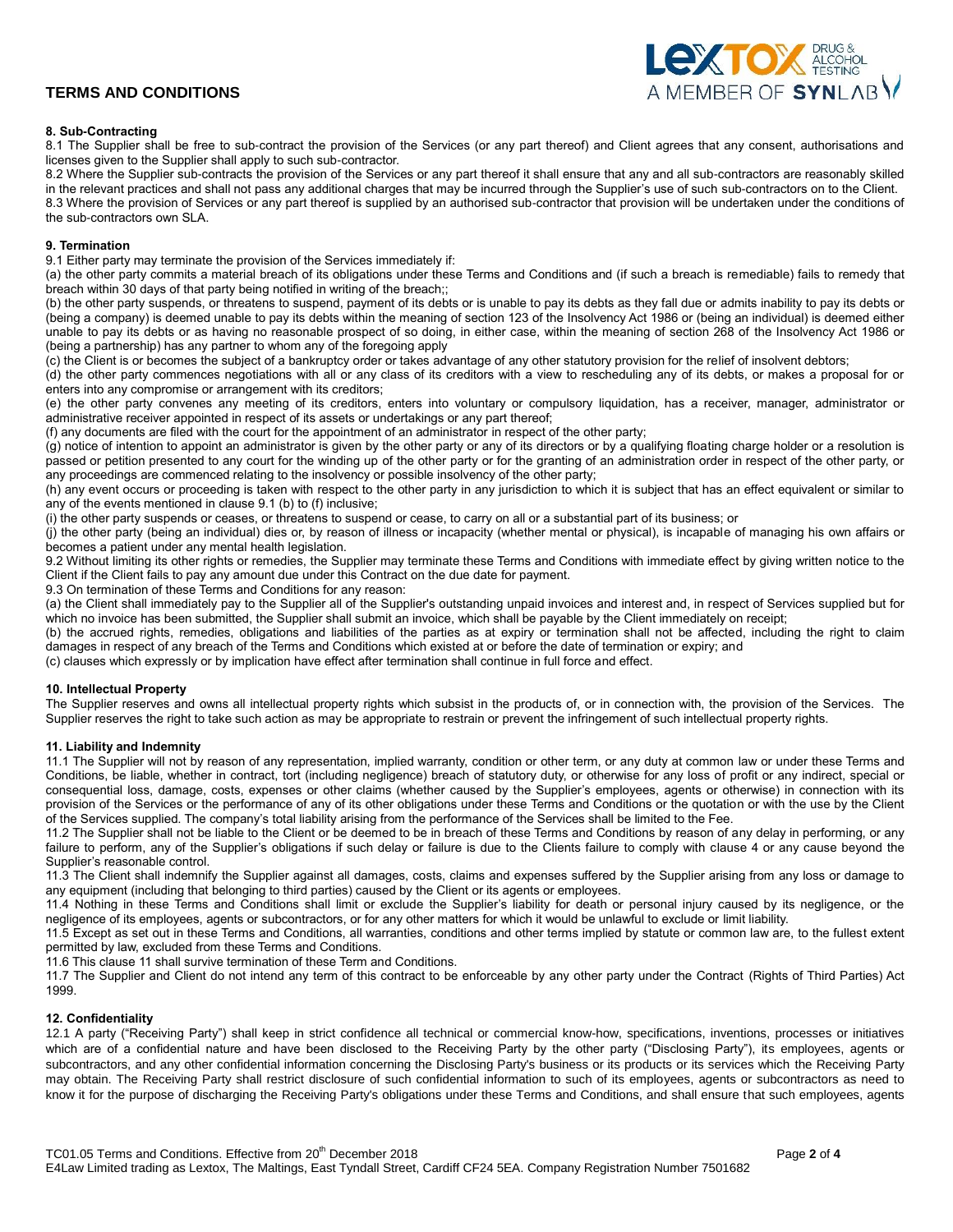

or subcontractors are subject to obligations of confidentiality corresponding to those which bind the Receiving Party. This clause 12 shall survive termination of the Contract.

#### **13. Data Protection**

13.1 Both parties will comply with all applicable requirements of the Data Protection Legislation. This clause 13 is in addition to, and does not relieve, remove or replace, a party's obligations or rights under the Data Protection Legislation. In this *Clause 1*, **Applicable Laws** means (for so long as and to the extent that they apply to the Supplier) the law of the European Union, the law of any member state of the European Union and/or Domestic UK Law; and **Domestic UK Law** means the UK Data Protection Legislation and any other law that applies in the UK.

13.2 The parties acknowledge that for the purposes of the Data Protection Legislation, the Client is the Controller and the Supplier is the Processor and the Quotation and the SLA sets out the scope, nature and purpose of processing by the Supplier, the duration of the processing and the types of Personal Data and categories of Data Subject.

13.3 Without prejudice to the generality of *Clause 13.1*, the Client will ensure that it has all necessary appropriate consents and notices in place to enable lawful transfer of the Personal Data to the Supplier for the duration and purposes of this agreement.

13.4 Without prejudice to the generality of *Clause 13.1*, the Supplier shall, in relation to any Personal Data processed in connection with the performance by the Supplier of its obligations under this agreement:

**(a)** process that Personal Data only on the documented written instructions of the Client set out in the Quotation and the SLA (and in the event of any conflict between these, the Quotation will prevail over the SLA) unless the Supplier is required by Applicable Laws to otherwise process that Personal Data. Where the Supplier is relying on laws of a member of the European Union or European Union law as the basis for processing Personal Data, the Supplier shall promptly notify the Client of this before performing the processing required by the Applicable Laws unless those Applicable Laws prohibit the Supplier from so notifying the Client;

**(b)** ensure that it has in place appropriate technical and organisational measures, reviewed and approved by the Client, to protect against unauthorised or unlawful processing of Personal Data and against accidental loss or destruction of, or damage to, Personal Data, appropriate to the harm that might result from the unauthorised or unlawful processing or accidental loss, destruction or damage and the nature of the data to be protected, having regard to the state of technological development and the cost of implementing any measures (those measures may include, where appropriate, pseudonymising and encrypting Personal Data, ensuring confidentiality, integrity, availability and resilience of its systems and services, ensuring that availability of and access to Personal Data can be restored in a timely manner after an incident, and regularly assessing and evaluating the effectiveness of the technical and organisational measures adopted by it);

**(c)** ensure that all personnel who have access to and/or process Personal Data are obliged to keep the Personal Data confidential; and

**(d)** not transfer any Personal Data outside of the European Economic Area unless the prior written consent of the Client has been obtained and the following conditions are fulfilled:

**(i)** the Client or the Supplier has provided appropriate safeguards in relation to the transfer;

**(ii)** the data subject has enforceable rights and effective legal remedies;

**(iii)** the Supplier complies with its obligations under the Data Protection Legislation by providing an adequate level of protection to any Personal Data that is transferred; and

**(iv)** the Supplier complies with reasonable instructions notified to it in advance by the Client with respect to the processing of the Personal Data;

**(e)** assist the Client, at the Client's cost, in responding to any request from a Data Subject and in ensuring compliance with its obligations under the Data Protection Legislation with respect to security, breach notifications, impact assessments and consultations with supervisory authorities or regulators; **(f)** notify the Client without undue delay on becoming aware of a Personal Data Breach;

**(g)** at the written direction of the Client, delete or return Personal Data and copies thereof to the Client on termination of the agreement unless required by Applicable Law to store the Personal Data; and

**(h)** maintain complete and accurate records and information to demonstrate its compliance with this clause 13.4 and allow for audits by the Client or the Client's designated auditor and immediately inform the Client if, in the opinion of the Supplier, an instruction infringes the Data Protection Legislation.

13.5 The Client consents to the Supplier appointing approved sub-contractors for the provision of the Services as a third-party processor of Personal Data under this agreement. The Supplier confirms that it has entered or (as the case may be) will enter with the third-party processor into a written agreement incorporating terms which are substantially similar to those set out in this clause 13 and which the Supplier confirms reflect and will continue to reflect the requirements of the Data Protection Legislation. As between the Client and the Supplier, the Supplier shall remain fully liable for all acts or omissions of any third-party processor appointed by it pursuant to this clause 13.

13.6 Either party may, at any time on not less than 30 days' notice, revise this clause 13 by replacing it with any applicable controller to processor standard clauses or similar terms forming part of an applicable certification scheme (which shall apply when replaced by attachment to this agreement).

#### **14. Force Majeure**

14.1 Neither party shall be liable for any failure or delay in performing their obligations where such failure or delay results from any cause that is beyond the reasonable control of that party. Such causes include, but are not limited to: power failure, internet service Supplier failure, industrial action, civil unrest, fire, flood, storms, earthquakes, acts of terrorism, acts of war, governmental action or any other event that is beyond the control of the party in question.

## **15. Communications**

15.1 All notices under these Terms and Conditions shall be in writing and signed by, or on behalf of, the party giving notice (or a duly authorised officer of that party).

15.2 Notices shall be deemed to have been duly given:

(a) on the date and time that the delivery courier's receipt is signed, if delivered by courier or other messenger (including registered mail) during the normal business hours of the recipient;

(b) the next business day after transmission, if transmitted by fax or email and a successful transmission report or return receipt is generated;

(c) on the second business day following sending by pre-paid or first class post or recorded delivery; or

(d) on the tenth business day following mailing, if mailed by airmail.

15.3 All notices under these Terms and Conditions shall be addressed to the most recent address, email address or fax number notified to the other party.

## **16. No Waiver**